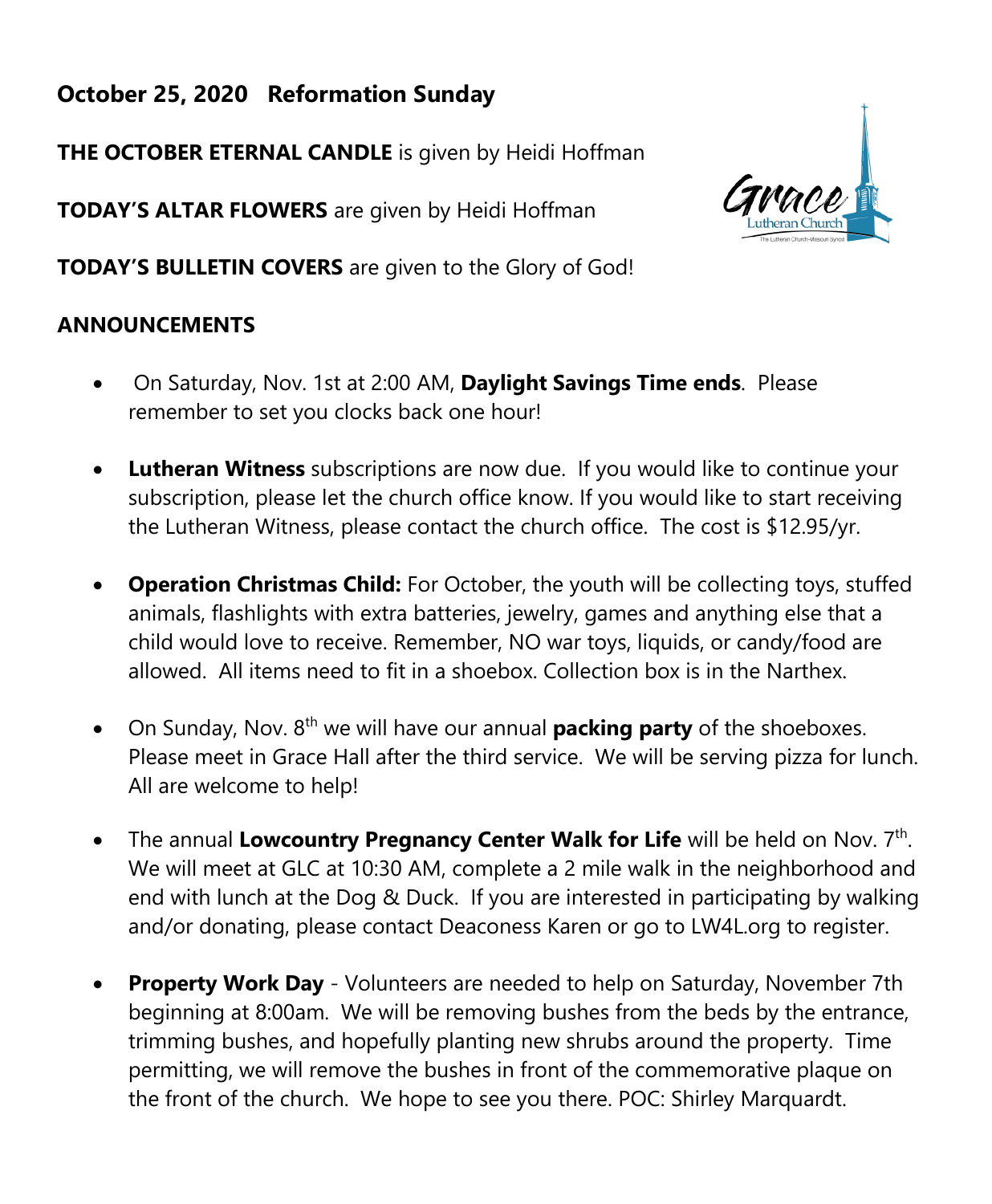## **SERVING SCHEDULE**

#### **October 25**

**Tabulators:** Ed Marquardt Maria Parrish, Barbara Bruner

**Usher**—TBD

**Elder**– Fri.: John K. (L), Sam S. 8:00: Charlie M. (L), Dave M. 9:30: John K (L), Sammy P. 11:00: Mike S. (L), John K.

**Altar Guild—** Fri.: Maria Parrish Sunday – Nancy Clowney

#### **November 1**

**Tabulators:** Ed Marquardt Peggy Inabinette, Sam Swenson

**Usher**—TBD

**Elder**– Fri.: Mike R. (L), Sam S. 8:00: Dave M. (L), Charlie M. 9:30: Mike R. (L), Dave M. 11:00: George J. (L), Mike R.

**Altar Guild—** Fri.: Carol Skinner Sunday – Nancy Blekicki, Brenda Tomlin

### **ATTENDANCE:** Oct. 18<sup>th</sup> - 112

### **SEPTEMBER INCOME REPORT:** Receipts: \$22,612 Expenses: \$25,754

#### **CALENDAR**

| Sun. Oct. 25 | 8:00, 9:30, 11:00 AM Service of Holy Communion    |
|--------------|---------------------------------------------------|
|              | 9:30 AM Sunday School/Adult Bible Study in GH     |
| Tue. Oct. 27 | 9:30 AM Craft Group in GH                         |
|              | 10:30 AM Bible Study in Sanctuary                 |
|              | 7:00 PM AA Meeting in GH                          |
|              | Wed. Oct. 28 7:00 PM Confirmation Class at church |
| Fri. Oct. 30 | 10:00 AM Service of Holy Communion                |
|              | 11:00 AM Bible Study in the CR                    |
| Sat. Oct. 31 | Happy Halloween! Set your clocks back one hour!   |
| Sun. Nov. 1  | 8:00, 9:30, 11:00 AM Service of Holy Communion    |

9:30 AM Sunday School/Adult Bible Study in GH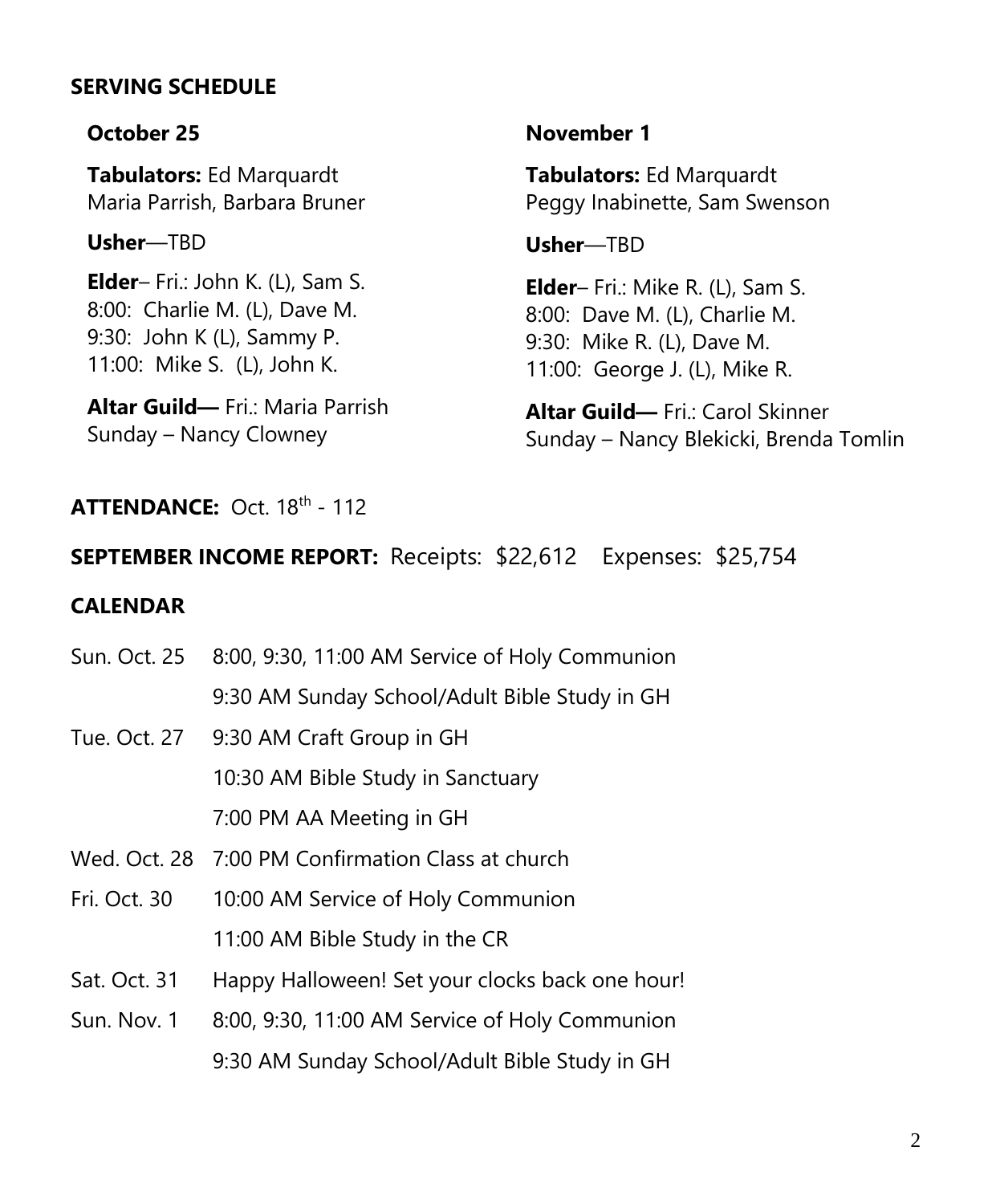### **DAILY BIBLE READINGS**

- Sun. Oct. 25 Deut. 27: 1-26, Matt. 17: 14-27
- Mon. Oct. 26 Deut. 28: 1-22, Matt. 18: 1-20
- Tue. Oct. 27 Deut. 29: 1-29, Matt. 18: 21-35
- Wed. Oct. 28 Deut. 30: 1-20, Matt. 19: 1-15
- Thu. Oct. 29 Deut. 31: 1-29, Matt. 19: 16-30
- Fri. Oct. 30 Deut. 31: 30-32:27, Matt. 20: 1-16
- Sat. Oct. 31 Deut. 32L 28-52, *(Deut. 33: 1-29),* Matt. 20: 17-34
- Sun. Nov. 1 Deut. 34: 1-12, Matt. 21: 1-22

### **PRAYER REQUESTS**

If you would like to place someone on the prayer chain or have a prayer request, you may contact the church office or Deaconess Karen at deaconess@gracesummerville.org

Please be in prayer for members of our congregation receiving cancer treatment. Members include David McElfresh, Donna White, Fred White, Terri Sheldon, Peggy Polomski, Elbert Parrish

10/25: Please be in prayer for **Jim Clowney**, who had shoulder surgery on Oct. 21<sup>st</sup>.

10/25: **Nancy Clowney** has asked for prayers for her **nephew, Thor**, who has been found to have terminal masses on his brain.

10/25: **Nancy Clowney's aunt Lehti**, has internal bleeding after a fall. Please pray for her healing.

10/25: Please pray for **Trudy Sortland, friend of Donna Swenson**. She has been hospitalized with COVID-19 and has very serious complications. Pray for healing, comfort, and peace according to God's will for Trudy and her friends and family.

10/25: UPDATE on **Friend of the Swensons, Jose Ayala**, who suffered serious electrical burns at work. The first skin grafts were not successful and he will be undergoing new ones. Please pray for healing and peace for his family, especially his wife and caregiver, Tracy.